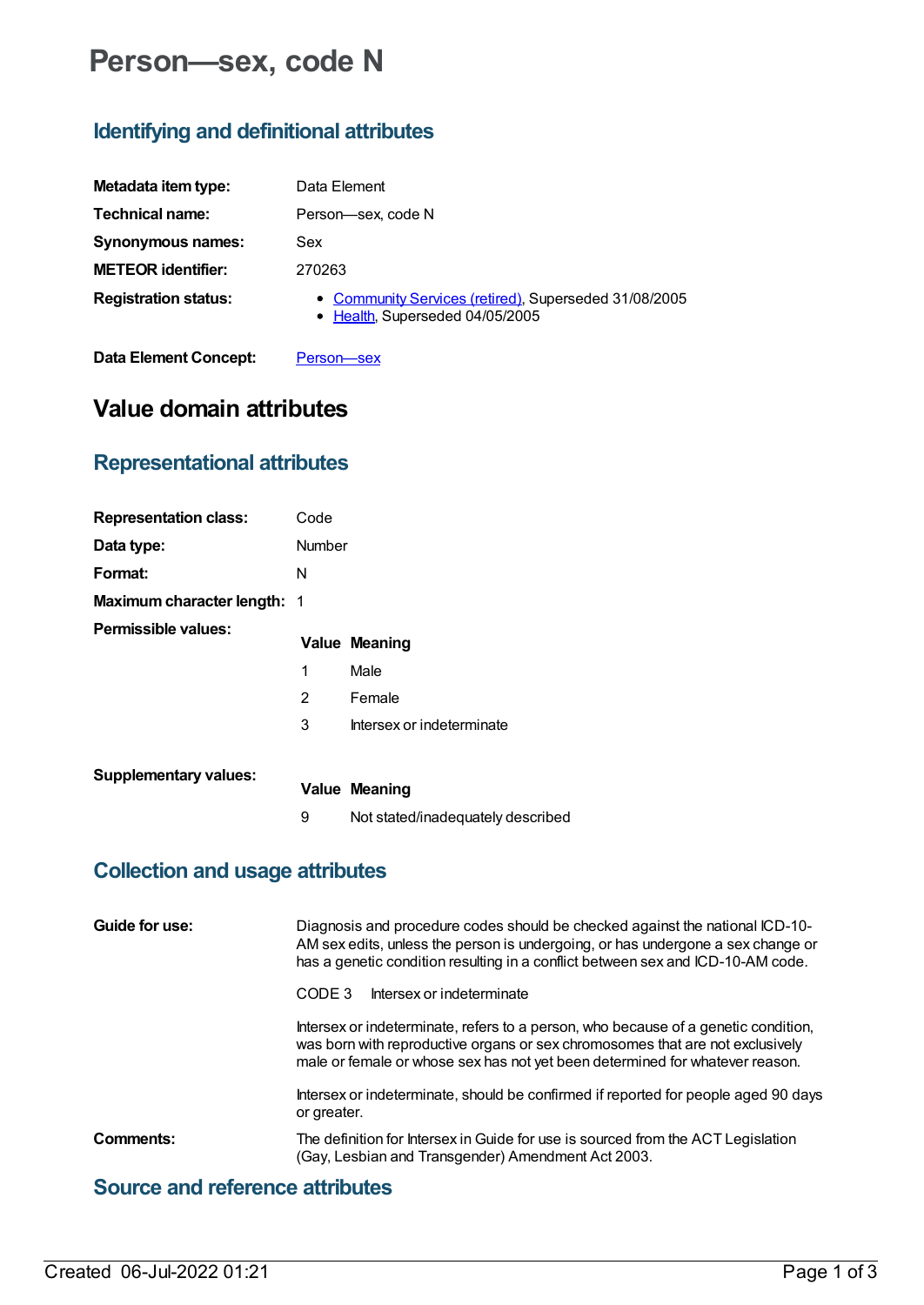| Origin:                                                     | Australian Capital Territory 2003. Legislation (Gay, Lesbian and Transgender)<br>Amendment Act 2003                                                                                                                                                                                                                                                                                                                                                                                                                                                                                                                                                                             |  |
|-------------------------------------------------------------|---------------------------------------------------------------------------------------------------------------------------------------------------------------------------------------------------------------------------------------------------------------------------------------------------------------------------------------------------------------------------------------------------------------------------------------------------------------------------------------------------------------------------------------------------------------------------------------------------------------------------------------------------------------------------------|--|
| <b>Reference documents:</b>                                 | Legislation (Gay, Lesbian and Transgender) Amendment Act 2003. See<br>http://www.legislation.act.gov.au/a/2003-14/20030328-4969/pdf/2003-14.pdf.                                                                                                                                                                                                                                                                                                                                                                                                                                                                                                                                |  |
| Data element attributes                                     |                                                                                                                                                                                                                                                                                                                                                                                                                                                                                                                                                                                                                                                                                 |  |
| <b>Source and reference attributes</b>                      |                                                                                                                                                                                                                                                                                                                                                                                                                                                                                                                                                                                                                                                                                 |  |
| Origin:                                                     | Australian Institute of Health and Welfare (AIHW) National Mortality Database<br>1997/98 AIHW 2001 National Diabetes Register, Statistical Profile, December<br>2000 (Diabetes Series No. 2.)                                                                                                                                                                                                                                                                                                                                                                                                                                                                                   |  |
| <b>Relational attributes</b>                                |                                                                                                                                                                                                                                                                                                                                                                                                                                                                                                                                                                                                                                                                                 |  |
| Related metadata<br>references:                             | Supersedes <b>ESex, version 4, DE, Int. NCSDD &amp; NHDD, NCSIMG &amp; NHIMG,</b><br>Superseded 01/03/2005.pdf (21.8 KB) No registration status                                                                                                                                                                                                                                                                                                                                                                                                                                                                                                                                 |  |
|                                                             | Has been superseded by Person-sex, code N                                                                                                                                                                                                                                                                                                                                                                                                                                                                                                                                                                                                                                       |  |
|                                                             | • Children and Families, Standard 22/11/2016<br>• Commonwealth Department of Health, Recorded 16/07/2015<br>• Community Services (retired), Standard 25/08/2005<br>• Disability, Standard 07/10/2014<br>• Early Childhood, Superseded 24/07/2018<br>• Health, Superseded 11/05/2017<br>• Homelessness, Superseded 10/08/2018<br>• Housing assistance, Standard 10/02/2006<br>• Independent Hospital Pricing Authority, Standard 01/11/2012<br>• Indigenous, Superseded 16/10/2017<br>• National Health Performance Authority (retired), Retired 01/07/2016<br>• WA Health, Incomplete 22/08/2012<br>• WA Health, Incomplete 23/08/2012<br>• Youth Justice, Qualified 29/06/2022 |  |
| <b>Implementation in Data Set</b><br><b>Specifications:</b> | Health care client identificationHealth, Superseded 04/05/2005                                                                                                                                                                                                                                                                                                                                                                                                                                                                                                                                                                                                                  |  |
|                                                             | <b>DSS</b> specific information:                                                                                                                                                                                                                                                                                                                                                                                                                                                                                                                                                                                                                                                |  |
|                                                             | Code 3, Intersex or indeterminate':                                                                                                                                                                                                                                                                                                                                                                                                                                                                                                                                                                                                                                             |  |
|                                                             | Should be confirmed if reported for people aged 90 days or greater. Diagnosis                                                                                                                                                                                                                                                                                                                                                                                                                                                                                                                                                                                                   |  |

Should be confirmed if reported for people aged 90 days or greater. Diagnosis and procedure codes should be checked against the national ICD-10-AM sex edits, unless the person is undergoing, or has undergone a sex change as detailed in the Value domain's Collection methods or has a genetic condition resulting in a conflict between sex and ICD-10-AM code.